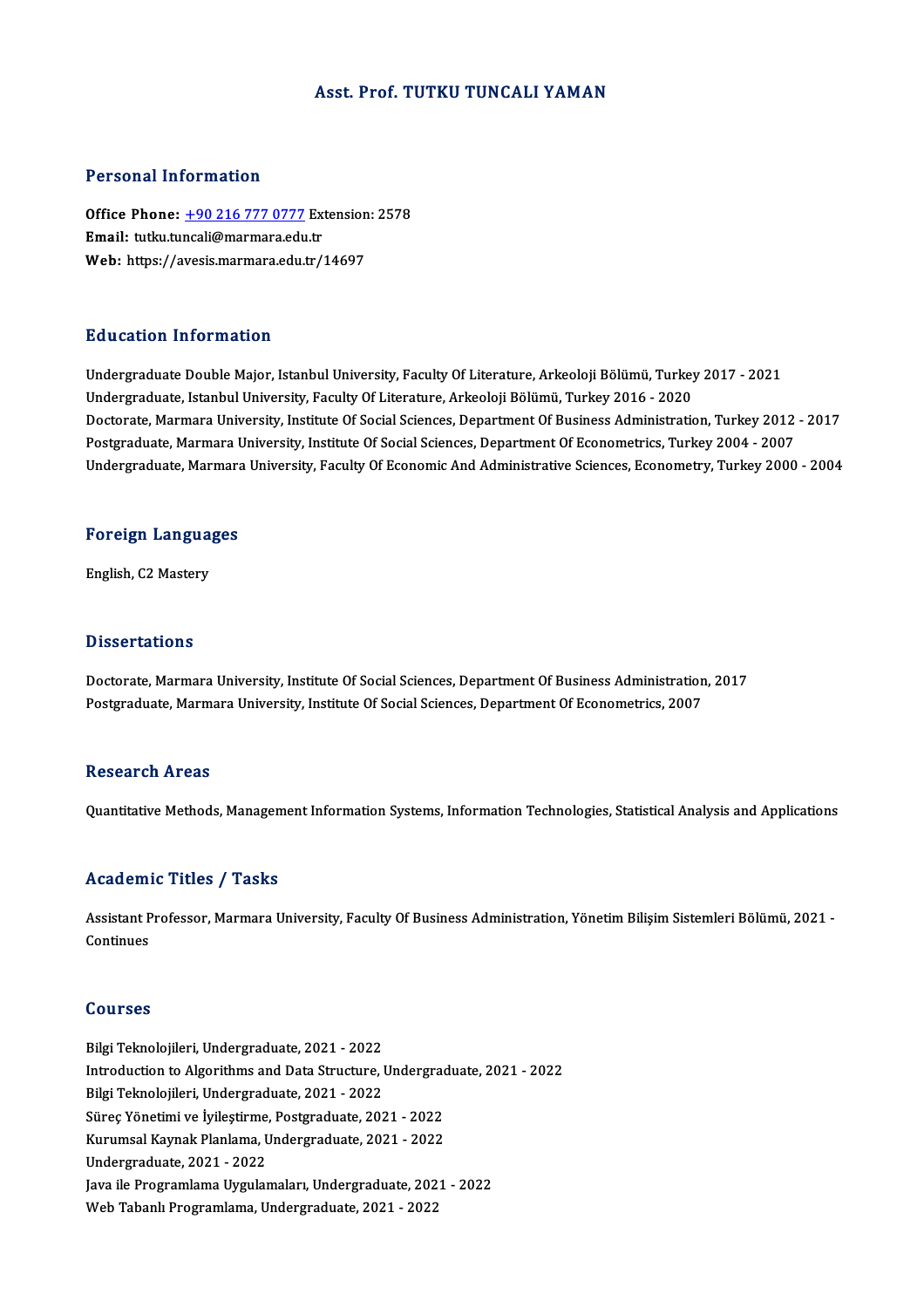Game Theory, Undergraduate, 2021 - 2022 Object Oriented Programming, Undergraduate, 2021 - 2022 Introduction to Information Systems and Technology, Undergraduate, 2021 - 2022

### Articles Published in Journals That Entered SCI, SSCI and AHCI Indexes

rticles Published in Journals That Entered SCI, SSCI and AHCI Indexes<br>I. Analysis of traffic accidents with fuzzy and crisp data mining techniques to identify factors affecting<br>injury severity ing a distinct<br>Analysis of traf<br>injury severity<br><sup>Vomon T.</sup> <sup>Bilgio E</sup> Analysis of traffic acciden<br>injury severity<br>Yaman T., Bilgic E., Esen M. F.<br>JOUPMAL OF INTELLICENT & injury severity<br>Yaman T., Bilgic E., Esen M. F.<br>JOURNAL OF INTELLIGENT & FUZZY SYSTEMS, vol.42, no.1, pp.575-592, 2022 (Journal Indexed in SCI)

Yaman T., Bilgic E., Esen M. F.<br>JOURNAL OF INTELLIGENT & FUZZY SYSTEMS, vol.42, no.1, pp.575-592, 2022 (Journa<br>II. Pollen morphology of eight endemicInulaL. (Asteraceae) species in Turkey<br>KABLIQČLU KU JC N. Dagdaviran B. Y JOURNAL OF INTELLIGENT & FUZZY SYSTEMS, vol.42, no.1, pp.<br>Pollen morphology of eight endemicInulaL. (Asteraceae<br>KARLIOĞLU KILIÇ N., Dagdeviren R.Y. , Paksoy M.Y. , Yaman T.<br>PALYNOLOCY. vol.45, no.2, nn.325, 344, 3031 (Jour Pollen morphology of eight endemicInulaL. (Asteraceae) speci<br>KARLIOĞLU KILIÇ N., Dagdeviren R. Y. , Paksoy M. Y. , Yaman T.<br>PALYNOLOGY, vol.45, no.2, pp.235-244, 2021 (Journal Indexed in SCI) PALYNOLOGY, vol.45, no.2, pp.235-244, 2021 (Journal Indexed in SCI)<br>Articles Published in Other Journals

- I. Rough Sets Based Spatial Analysis for Metal Production Area at Mount Nif TUNCALI YAMAN T. Türk Arkeoloji ve Etnografya Dergisi, vol.84, pp.65-81, 2022 (Refereed Journals of Other Institutions) TUNCALI YAMAN T.<br>Türk Arkeoloji ve Etnografya Dergisi, vol.84, pp.65-81, 2022 (Refereed Journals<br>II. The Role of Virtual Try-On Technology in Online Purchasing Decision<br>RASEČMEZ SEZER U. TUNCALLYAMAN T.
- Türk Arkeoloji ve Etnografya Dergisi, vol.<mark>8</mark><br>The Role of Virtual Try-On Technolog<br>BAŞEĞMEZ SEZER H., TUNCALI YAMAN T.<br>Journal of researsh in business (online) The Role of Virtual Try-On Technology in Online Purchasing Decision<br>BAŞEĞMEZ SEZER H., TUNCALI YAMAN T.<br>Journal of research in business (online), vol.3, pp.165-176, 2022 (Other Refereed National Journals)<br>How Warebouse Leg BAŞEĞMEZ SEZER H., TUNCALI YAMAN T.<br>Journal of research in business (online), vol.3, pp.165-176, 2022 (Other Refereed National Journals)<br>III. How Warehouse Location Decisions Changed in Medical Sector After Pandemic? A Fuz
- Journal of research in<br>How Warehouse Lo<br>Comparative Study<br>Tungel Yaman T. Alta How Warehouse Location D<br>Comparative Study<br>Tuncalı Yaman T., Akkartal G. R.<br>Journal of Euggy Eytensian and Comparative Study<br>Tuncalı Yaman T., Akkartal G. R.<br>Journal of Fuzzy Extension and Applications, vol.3, no.1, pp.81-95, 2022 (Refereed Journals of Other Institutions)<br>A Game Theoretisel Annreach to Gonieint Anelysis

Tuncalı Yaman T., Akkartal G. R.<br>Journal of Fuzzy Extension and Applications, vol.3, no.1, p<br>IV. A Game Theoretical Approach to Conjoint Analysis<br>TUNCALI YAMAN T., ÇAKIR Ö. Journal of Fuzzy Extension an<br>A Game Theoretical Appro<br>TUNCALI YAMAN T., ÇAKIR Ö.<br>Alphanumeris Journal val 0. n A Game Theoretical Approach to Conjoint Analysis<br>TUNCALI YAMAN T., ÇAKIR Ö.<br>Alphanumeric Journal, vol.9, no.2, pp.179-216, 2021 (Other Refereed National Journals)<br>Teknoloji Alanude Feelivet Cöstenen Sirketlerin Finansal Fo

- TUNCALI YAMAN T., ÇAKIR Ö.<br>Alphanumeric Journal, vol.9, no.2, pp.179-216, 2021 (Other Refereed National Journals)<br>V. Teknoloji Alanında Faaliyet Gösteren Şirketlerin Finansal Form Okunabilirliğinin Metin<br>Medaneiliğiyle Alphanumeric Journal, vol.9<br>Teknoloji Alanında Faaliy<br>Madenciliğiyle Ölçülmesi<br>Feen M.E., Tungalı Yaman T Teknoloji Alanında Faaliy<br>Madenciliğiyle Ölçülmesi<br>Esen M. F. , Tuncalı Yaman T.<br>Asta İnfalagisa val 4 no 3 nu Madenciliğiyle Ölçülmesi<br>Esen M. F. , Tuncalı Yaman T.<br>Acta Infologica, vol.4, no.2, pp.77-96, 2020 (National Refreed University Journal)
	-

Esen M. F. , Tuncalı Yaman T.<br>Acta Infologica, vol.4, no.2, pp.77-96, 2020 (National Refreed University Journal)<br>VI. Öğrenen Örgüt Boyutları Anketi (ÖÖBA) Ölçeği ile Sektörel ve Bölgesel Bir Kıyaslama Çalışması<br>TUNCALLY Acta Infologica, vol.4<br><mark>Öğrenen Örgüt Bo</mark><br>TUNCALI YAMAN T.<br>Elektronik Sosual Bi Öğrenen Örgüt Boyutları Anketi (ÖÖBA) Ölçeği ile Sektörel ve Bölgesel Bir Kıyaslama (<br>TUNCALI YAMAN T.<br>Elektronik Sosyal Bilimler Dergisi, no.76, pp.1905-1915, 2020 (Other Refereed National Journals)<br>Petansiyal Kullanısı C TUNCALI YAMAN T.<br>Elektronik Sosyal Bilimler Dergisi, no.76, pp.1905-1915, 2020 (Other Refereed National Journals)<br>VII. Potansiyel Kullanıcı Gruplarının Mobil Pazarlamaya Yönelik Bariyerlerinin Stratejik Pazarlama

- Elektronik Sosyal Bilimler Dergisi, no.76, pp.19<br>Potansiyel Kullanıcı Gruplarının Mobil Pa:<br>Kararları Bağlamında Önceliklendirilmesi<br>Tungalı Yaman T. Bagakar B Potansiyel Kullanıcı Grupl<br>Kararları Bağlamında Önc<br>Tuncalı Yaman T., Bacaksız P.<br>Anomon Mus Alparelan Ünive
	-

Kararları Bağlamında Önceliklendirilmesi<br>Tuncalı Yaman T., Bacaksız P.<br>Anemon Muş Alparslan Üniversitesi Sosyal Bilimler Dergisi, no.3, pp.675-687, 2020 (National Refreed University Tuncalı Y<br>Anemon<br>Journal)<br>İliskisel Anemon Muş Alparslan Üniversitesi Sosyal Bilimler Dergisi, no.3, pp.675-687, 2020 (Na<br>Journal)<br>VIII. İlişkisel Pazarlamanın Müşteri Sadakatine Etkisi: Hazır Giyim Sektörü Örneği<br>TUNCALLYAMAN T. PİLİK N

Journal)<br>VIII. İlişkisel Pazarlamanın Müşteri Sadakatine Etkisi: Hazır Giyim Sektörü Örneği<br>TUNCALI YAMAN T., BİLİK N. İlişkisel Pazarlamanın Müşteri Sadakatine Etkisi: Hazır Giyim Sektörü Örneği<br>TUNCALI YAMAN T., BİLİK N.<br>İktisadi ve İdari Yaklaşımlar Dergisi, vol.2, no.1, 2020 (Other Refereed National Journals)<br>A Model Based Statistical

TUNCALI YAMAN T., BİLİK N.<br>İktisadi ve İdari Yaklaşımlar Dergisi, vol.2, no.1, 2020 (Other Refereed National Journals)<br>IX. A Model-Based Statistical Classification Analysis for Karamattepe Arrowheads<br>TUNCALLYAMAN T. İktisadi ve İdari Yak<br>A Model-Based St.<br>TUNCALI YAMAN T.<br>Journal of Computer A Model-Based Statistical Classification Analysis for Karamattepe Arrowheads<br>TUNCALI YAMAN T.<br>Journal of Computer Applications in Archaeology, vol.2, no.1, pp.12-20, 2019 (Refereed Journals of Other<br>Institutions)

TUNCALI YA<br>Journal of Co<br>Institutions)<br>Heing Chois Journal of Computer Applications in Archaeology, vol.2, no.1, pp.12-20, 2019 (Refereed Journals of Other<br>Institutions)<br>X. Using Choice-Based Conjoint Data as Input in ELECTRE II: University Preference Case in Turkey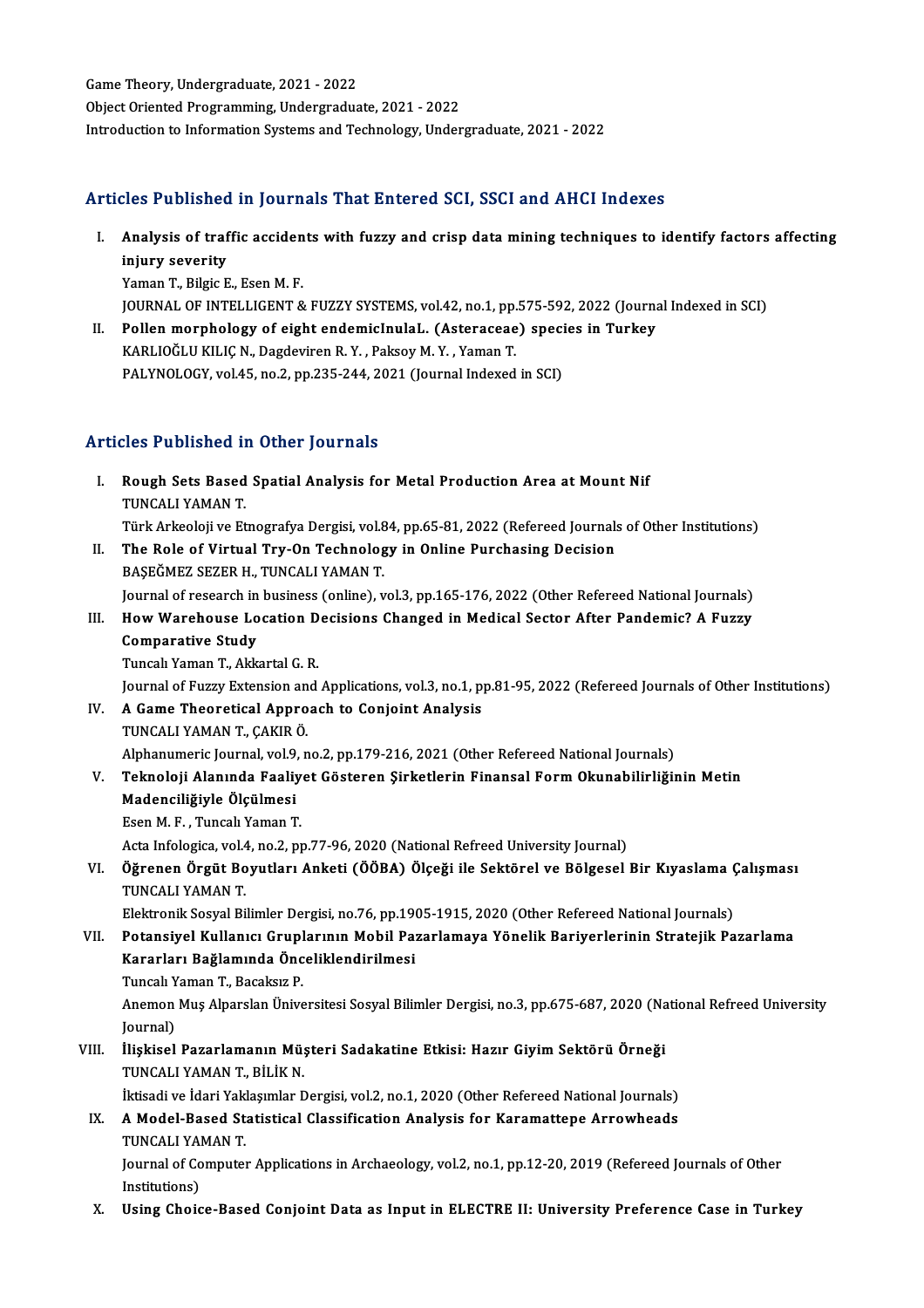TUNCALIYAMANT.

Universal Journal of Management, vol.7, no.1, pp.11-24, 2019 (Refereed Journals of Other Institutions)

## TUNCALI YAMAN T.<br>Universal Journal of Management, vol.7, no.1, pp.11-24, 2019 (Refereed Journals of Other Institu<br>XI. UNIVERSITE TERCIHLERININ SEÇIME DAYALI KONJOINT ANALIZI ILE BELIRLENMESI<br>TUNCALI YAMAN T. CAKIR Ö Universal Journal of Managem<br>**UNIVERSITE TERCIHLERIN<br>TUNCALI YAMAN T., ÇAKIR Ö.**<br>Mahmat Alif Engev Üniversite UNIVERSITE TERCIHLERININ SEÇIME DAYALI KONJOINT ANALIZI ILE BELIRLENMESI<br>TUNCALI YAMAN T., ÇAKIR Ö.<br>Mehmet Akif Ersoy Üniversitesi Uygulamalı Bilimler Dergisi, vol.1, no.1, pp.87-122, 2017 (Other Refereed National<br>Journals

TUNCALI<br>Mehmet A<br>Journals)

# Journals)<br>Books & Book Chapters

- ooks & Book Chapters<br>I. Çok Kriterli Karar Yöntemlerinin Lojistik Yönetimindeki Yeri<br>TUNCALLYAMAN T TUNCALI YAMANT.<br>TUNCALI YAMANT.<br>In: Lolistikte Ferkh Y Çok Kriterli Karar Yöntemlerinin Lojistik Yönetimindeki Yeri<br>TUNCALI YAMAN T.<br>in: Lojistikte Farklı Yaklaşımlar, Akkartal, Gonca REyhan, Editor, Nobel Akademik Yayıncılık, Ankara, pp.97-112,<br>2021 TUNC<br>in: Loj<br>2021<br>Annu in: Lojistikte Farklı Yaklaşımlar, Akkartal, Gonca REyhan, Editor, N<br>2021<br>II. Approaches to Detect Securities Fraud in Capital Markets<br>FEEN M.E. TUNCALLYAMAN.T
- 2021<br>Approaches to Detect Securi<br>ESEN M.F., TUNCALI YAMAN T.<br>in: Handbook of Bessarsh on Th Approaches to Detect Securities Fraud in Capital Markets<br>ESEN M. F. , TUNCALI YAMAN T.<br>in: Handbook of Research on Theory and Practice of Financial Crimes, Abdul Rafay, Editor, IGI Global, Hershey, PA,<br>pp 212-221-2021

ESEN M.F., TUNCA<br>in: Handbook of Re<br>pp.313-331, 2021<br>Tunium Soktönün in: Handbook of Research on Theory and Practic<br>pp.313-331, 2021<br>III. Turizm Sektöründe Pazarlama Araştırması<br>TUNGALLYAMAN T

pp.313-331, 2021<br><mark>Turizm Sektöründ</mark><br>TUNCALI YAMAN T.<br>in: Turizm Sektörün

Turizm Sektöründe Pazarlama Araştırması<br>TUNCALI YAMAN T.<br>in: Turizm Sektöründe Pazarlama Paradigmaları, Osman Özdemir, Editor, Gazi Kitabevi, Ankara, pp.155-167, 2021<br>Measuring Customar Proferences with Conjoint Analysis

# TUNCALI YAMAN T.<br>in: Turizm Sektöründe Pazarlama Paradigmaları, Osman Özdemi<br>IV. Measuring Customer Preferences with Conjoint Analysis<br>TUNCALI YAMAN T. in: Turizm Sektörün<br><mark>Measuring Custon</mark><br>TUNCALI YAMAN T.<br>in: Naw Communica

Measuring Customer Preferences with Conjoint Analysis<br>TUNCALI YAMAN T.<br>in: New Communication Approaches in the Digitalized World, Mehmet Serdar Erciş, Enes Emre Başar, Editor,<br>Cambridge Sebelars Publishing Newsestle, np 57 TUNCALI YAMAN T.<br>in: New Communication Approaches in the Digitalized World,<br>Cambridge Scholars Publishing, Newcastle, pp.575-591, 2020<br>Is Apolitičinin Isletmolarin Strateiilr Rekabet Güsündek in: New Communication Approaches in the Digitalized World, Mehmet<br>Cambridge Scholars Publishing, Newcastle, pp.575-591, 2020<br>V. İş Analitiğinin İşletmelerin Stratejik Rekabet Gücündeki Rolü<br>TINCALIYAMAN T. BİLÇİÇE

## Cambridge Scholars Publishing<br>İş Analitiğinin İşletmelerin<br>TUNCALI YAMAN T., BİLGİÇ E.<br>in: Sosual Bilimlar Paranalıtifin TUNCALI YAMAN T., BİLGİÇ E.

in: Sosyal Bilimler Perspektifinden Güç (Cilt II), Volkan Öngel, Gülşah Gençer Çelik, Editor, Gazi Kitabevi, Ankara, in: Sosyal Bilimler Perspektifinden Güç (Cilt II), Volkan Öngel, Gülşah Gençer Çelik, Editor, Gazi Kitabevi, Ankara<br>1916-1988, 2020<br>VI. Kurumsal Sürdürülebilirlik Performansı Değerlendirmesinde Kullanılan Çok Kriterli Kara

# pp.65-88, 2020<br>Kurumsal Sürdüru<br>Yöntemleri<br>TUNCALI YAMAN T. Kurumsal S<mark>urdur</mark>ı<br>Yöntemleri<br>TUNCALI YAMAN T.<br>in: Sürdünülabilirlik

**Yöntemleri**<br>TUNCALI YAMAN T.<br>in: Sürdürülebilirlik: Ekonomik ve Sosyal Eğilimler, Enes Emre Başar, Alirıza Ağ, Ünal Gülhan, Editor, İmaj Yayıncılık, **TUNCALI YAMAN<br>in: Sürdürülebilir<br>pp.99-126, 2019<br>Sesime Davalı k** in: Sürdürülebilirlik: Ekonomik ve Sosyal Eğilimler, Enes Emre Başar, Alirı:<br>pp.99-126, 2019<br>VII. Seçime Dayalı Konjoint Analizi ve GSM Sektöründe Bir Uygulama<br>TINCALLYAMAN T

# pp.99-126, 2019<br>Seçime Dayalı Kor<br>TUNCALI YAMAN T.<br>in: İncan Tonlum ya

Seçime Dayalı Konjoint Analizi ve GSM Sektöründe Bir Uygulama<br>TUNCALI YAMAN T.<br>in: İnsan, Toplum ve Spor Bilimleri Araştırma Örnekleri, Prof. Dr. Faruk Yamaner, Dr. Öğretim Üyesi Ender<br>Evyheğlu, Editer, Nebel Akademik Yayı TUNCALI YAMAN T.<br>in: İnsan, Toplum ve Spor Bilimleri Araştırma Örnekleri, Prof. D<br>Eyuboğlu, Editor, Nobel Akademik Yayınları, pp.149-174, 2018

# Eyuboğlu, Editor, Nobel Akademik Yayınları, pp.149-174, 2018<br>Refereed Congress / Symposium Publications in Proceedings

- efereed Congress / Symposium Publications in Proceedings<br>I. Emerging Digital Transformation Tools in Adapting Post-COVID-19<br>TINGALLYAMAN T TUCA GUILATUS<br>TUNCALI YAMAN T.<br>Dijitalleen Dünyade TUNCALI YAMAN T.<br>Dijitalleşen Dünyada Birey, Toplum, Siyaset Kongresi, İstanbul, Turkey, 26 May 2022 TUNCALI YAMAN T.<br>Dijitalleşen Dünyada Birey, Toplum, Siyaset Kongresi, İstanbul, Turkey, 26 May 2022<br>II. Arkeolojik Veri Madenciliğinde CRISP-DM Süreci: Nif (Olympos) Dağı Kazısı Örneği<br>TINCALI YAMAN T
- Dijitalleşen Dünyada<br>Arkeolojik Veri M<br>TUNCALI YAMAN T.<br>42 Hluslararsa Kar Arkeolojik Veri Madenciliğinde CRISP-DM Süreci: Nif (Olympos) Dağı Kazısı Örne<br>TUNCALI YAMAN T.<br>42. Uluslararası Kazı, Araştırma ve Arkeometri Sempozyumu, Denizli, Turkey, 23 May 2022<br>Bilot Logation Solostion for Corsomati TUNCALI YAMAN T.<br>42. Uluslararası Kazı, Araştırma ve Arkeometri Sempozyumu, Denizli, Turkey, 23 May 2022<br>III. Pilot Location Selection for Cargomatics: Contactless Parcel Pick-Up Points

## TUNCALIYAMANT.,YAYLALI S. International Conference on Intelligent and Fuzzy Systems, INFUS 2022, İzmir, Turkey, 19 May 2022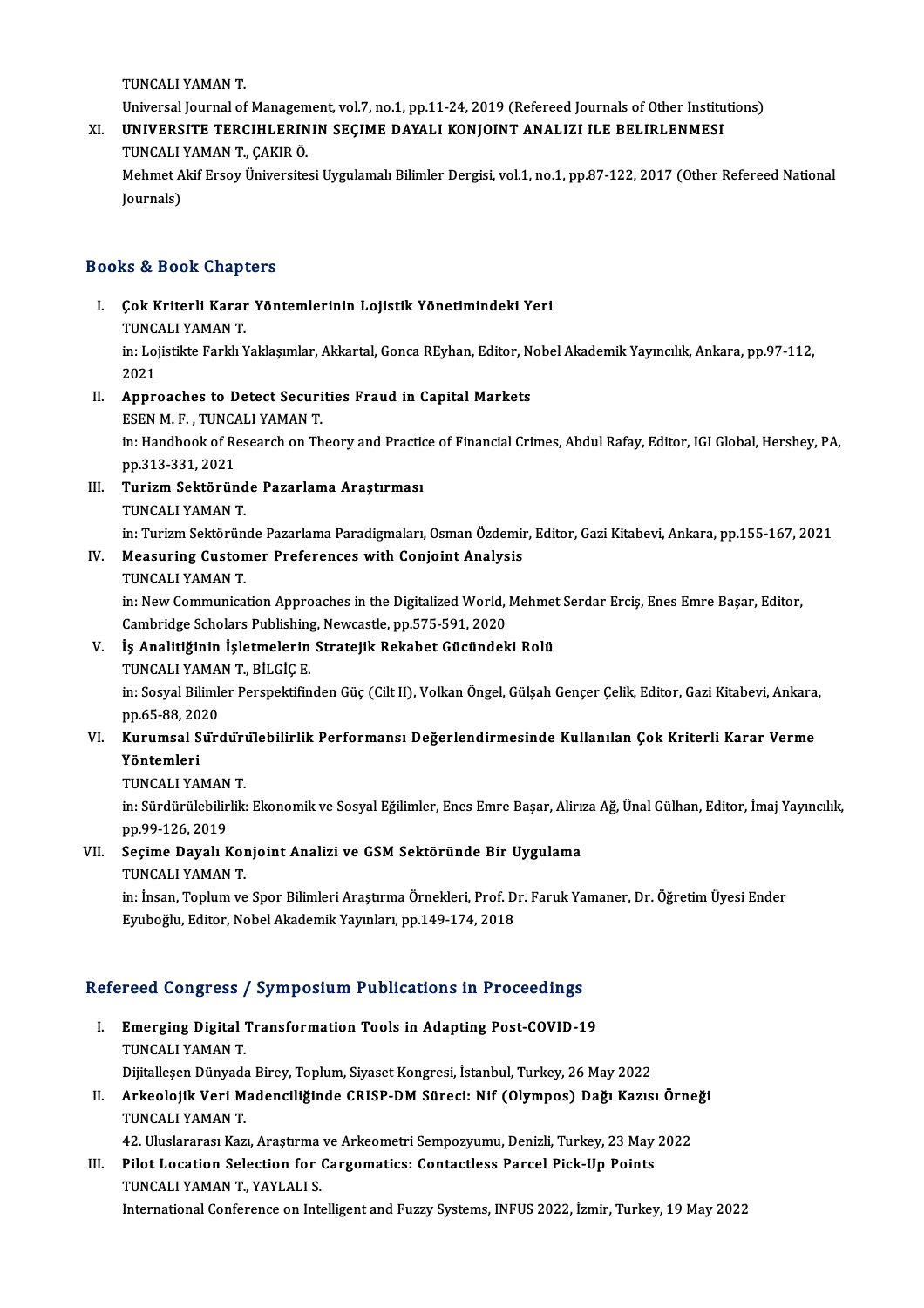IV. The Role of Big Data in Logistics: Current Dynamics and Future Prospects The Role of Big D.<br>TUNCALI YAMAN T.<br>Eth International Co 6th InternationalConferenceOnEconomicsAnd Finance, İstanbul,Turkey,12 -13May2022 TUNCALI YAMAN T.<br>6th International Conference On Economics And Finance, İstanbul, Turkey, 12 - 13 May 2022<br>7. Kurumsal Sürdürülebilirlik Performansı Boyutlarının Nedensellik İlişkilerinin Dematel Yöntemi ile<br>İncelenmesi **6th Internatio<br>Kurumsal Sü<br>İncelenmesi**<br>TUNCALLYAM Kurumsal Sürdürülebilirlik Pe<br>İncelenmesi<br>TUNCALI YAMAN T., BACAKSIZ P.<br>Uluclararası Uygulamalı Sasırıl Bil İncelenmesi<br>TUNCALI YAMAN T., BACAKSIZ P.<br>Uluslararası Uygulamalı Sosyal Bilimler Kongresi, İstanbul, Turkey, 10 March 2022<br>Warebouse Losation Dosision in Medisel Sestor: A Euggy Comporative Stı TUNCALI YAMAN T., BACAKSIZ P.<br>Uluslararası Uygulamalı Sosyal Bilimler Kongresi, İstanbul, Turkey, 10 March 2022<br>VI. Warehouse Location Decision in Medical Sector: A Fuzzy Comparative Study in Post-Covid Era<br>Tuncalı Yam Uluslararası Uygulamalı Sosyal I<br>Warehouse Location Decisio<br>Tuncalı Yaman T., Akkartal G. R.<br>International Conference en Int Warehouse Location Decision in Medical Sector: A Fuzzy Comparative Study in Post-Covid Era<br>Tuncalı Yaman T., Akkartal G. R.<br>International Conference on Intelligent and Fuzzy Systems, INFUS 2021, İstanbul, Turkey, 24 - 26 A Tuncalı Yaman T., Ak<br>International Confer<br>vol.307, pp.400-408<br>The Bole Of Vintus International Conference on Intelligent and Fuzzy Systems, INFUS 2021, İstanbu<br>vol.307, pp.400-408<br>VII. The Role Of Virtual Try-On Technology In Online Purchasing Decision<br>PASEČMEZ H. TINCALLYAMAN T. vol.307, pp.400-408<br>VII. The Role Of Virtual Try-On Technology In Online Purchasing Decision<br>BAŞEĞMEZ H., TUNCALI YAMAN T. The Role Of Virtual Try-On Technology In Online Purchasing Decision<br>BAŞEĞMEZ H., TUNCALI YAMAN T.<br>8. International Management Information Systems Conference, İstanbul, Turkey, 20 October 2021<br>Density Estimation of Mobile H BAŞEĞMEZ H., TUNCALI YAMAN T.<br>8. International Management Information Systems Conference, İstanbul, Turkey, 20 October 2021<br>19 Pandemic Density Estimation of Mobile Users' Address Queries Before and During Covid-19 Pandemi **8. International Management Inf**<br>**Density Estimation of Mobile**<br>ESEN M. F. , TUNCALI YAMAN T.<br><sup>7th International Management I.</sup> Density Estimation of Mobile Users' Address Queries Before and During Covid-19 Pandemic<br>ESEN M. F., TUNCALI YAMAN T.<br>7th International Management Information Systems Conference, İzmir, Turkey, 9 - 11 December 2020, vol.74<br> ESEN M. F., TUNCALI YAMAN T.<br>7th International Management Information Systems Conference, İzmir, Turkey, 9 - 11 December 2<br>IX. Segmenting Potential Customers with Kohonen Network: A Banking Sector Case Study<br>Tungeli Ya Th International<br>Segmenting Pot<br>Tuncali Yaman T.<br>Euronean Asian Segmenting Potential Customers with Kohonen Network: A Banking Sector Case Study<br>Tuncali Yaman T.<br>European, Asian, Middle Eastern, North African Conference on Management and Information Systems, EAMMIS<br>2021, Istanbul Turke Tuncali Yaman T.<br>European, Asian, Middle Eastern, North African Conference on Manager<br>2021, İstanbul, Turkey, 19 - 20 March 2021, vol.239 LNNS, pp.300-312<br>Analysis of Traffic Assidents to Identify Fastors Affecting Injur 2021, İstanbul, Turkey, 19 - 20 March 2021, vol.239 LNNS, pp.300-312<br>X. Analysis of Traffic Accidents to Identify Factors Affecting Injury Severity with Fuzzy and Crisp Techniques Analysis of Traffic Accide<br>Techniques<br>Yaman T., Bilgiç E., Esen M. F.<br>International Conference on International Conference on Intelligent and Fuzzy Systems, INFUS 2020, İstanbul, Turkey, 21 - 23 July 2020, vol.1197 AISC, pp.625-633 Yaman T., Bilgiç E., Esen M.<br>International Conference of<br>vol.1197 AISC, pp.625-633<br>Medeling Urben Treffie International Conference on Intelligent and Fuzzy Systems, INFUS 2020, İstanbul,<br>vol.1197 AISC, pp.625-633<br>XI. Modeling Urban Traffic by Means of Traffic Density Data: Istanbul Case<br>Vaman T. Sazar H. B. Sazar E. vol.1197 AISC, pp.625-633<br>Modeling Urban Traffic by<br>Yaman T., Sezer H. B. , Sezer E.<br>International Conference on In Modeling Urban Traffic by Means of Traffic Density Data: Istanbul Case<br>Yaman T., Sezer H. B. , Sezer E.<br>International Conference on Intelligent and Fuzzy Systems, INFUS 2020, İstanbul, Turkey, 21 - 23 July 2020,<br>vol.1197 A Yaman T., Sezer H. B. , Sezer<br>International Conference of<br>vol.1197 AISC, pp.867-874<br>How Crowth Intention B International Conference on Intelligent and Fuzzy Systems, INFUS 2020, İstanbul, Turkey, 21 - 23 July vol.1197 AISC, pp.867-874<br>XII. How Growth Intention Relate with Political Skill for Female Entrepreneurs in Turkey? An<br>I vol.1197 AISC, pp.867-874<br>How Growth Intention Relate with Political Skill for Female Entrepreneurs in Turkey? An Implementation of Moderator Analysis Würzburg International Business Forum's International Business Conference, Turkey, 24 - 25 September 2020, pp.35-42 TUNCALI YAMAN T., BOZOĞLU G. Würzburg International Business Forum's International Business Conference, Turkey, 24 - 25 September 2020,<br>pp.35-42<br>XIII. Pythagorean Fuzzy Analytical Network Process (ANP) and Its Application to Warehouse Location<br>Selecti pp.35-42<br>Pythagorean Fuzzy<br>Selection Problem<br><sup>Vaman T</sup> Pythago<br>Selectior<br>Yaman T.<br>15th Fede Selection Problem<br>Yaman T.<br>15th Federated Conference on Computer Science and Information Systems, FedCSIS 2020, Virtual, Sofia, Bulgaria, Yaman T.<br>15th Federated Conference on Comp<br>6 - 09 September 2020, pp.137-140<br>Annligation of multiple imputatio 15th Federated Conference on Computer Science and Information Systems,<br>6 - 09 September 2020, pp.137-140<br>XIV. Application of multiple imputation using fuzzy archaeological data<br>Tungal Yaman T 6 - 09 September<br>Application of 1<br>Tuncalı Yaman T.<br>International Con Application of multiple imputation using fuzzy archaeological data<br>Tuncalı Yaman T.<br>International Conference on Intelligent and Fuzzy Systems, INFUS 2019, İstanbul, Turkey, 23 - 25 July 2019,<br>vol.1029, pp.222, 229. Tuncalı Yaman T.<br>International Conferer<br>vol.1029, pp.322-329<br>Warebouse Locatio International Conference on Intelligent and Fuzzy Systems, INFUS 2019, İstan<br>vol.1029, pp.322-329<br>XV. Warehouse Location Selection Decision Systems for Medical Sector<br>voman T. Akkartal G. B. vol.1029, pp.322-329<br>Warehouse Location<br>Yaman T., Akkartal G. R.<br>4th World Conference c Warehouse Location Selection Decision Systems for Medical Sector<br>Yaman T., Akkartal G. R.<br>4th World Conference on Smart Trends in Systems, Security and Sustainability (WorldS4), ELECTR NETWORK, 27 -<br>28 July 2020, np.208, 2 Yaman T., Akkartal G. R.<br>4th World Conference on<br>28 July 2020, pp.208-213<br>How Einensial Literesu 4th World Conference on Smart Trends in Systems, Security and Sustainability (Wor.<br>28 July 2020, pp.208-213<br>XVI. How Financial Literacy Effect Financial Attitudes Under Crisis Conditions?<br>TINCALLYAMAN T 28 July 2020, pp.208-213<br>How Financial Literacy Effect Financial Attitudes Under Crisis Conditions?<br>TUNCALI YAMAN T. 8. Istanbul Finance Congress, Turkey, 01 November 2019, vol.10, pp.63-68